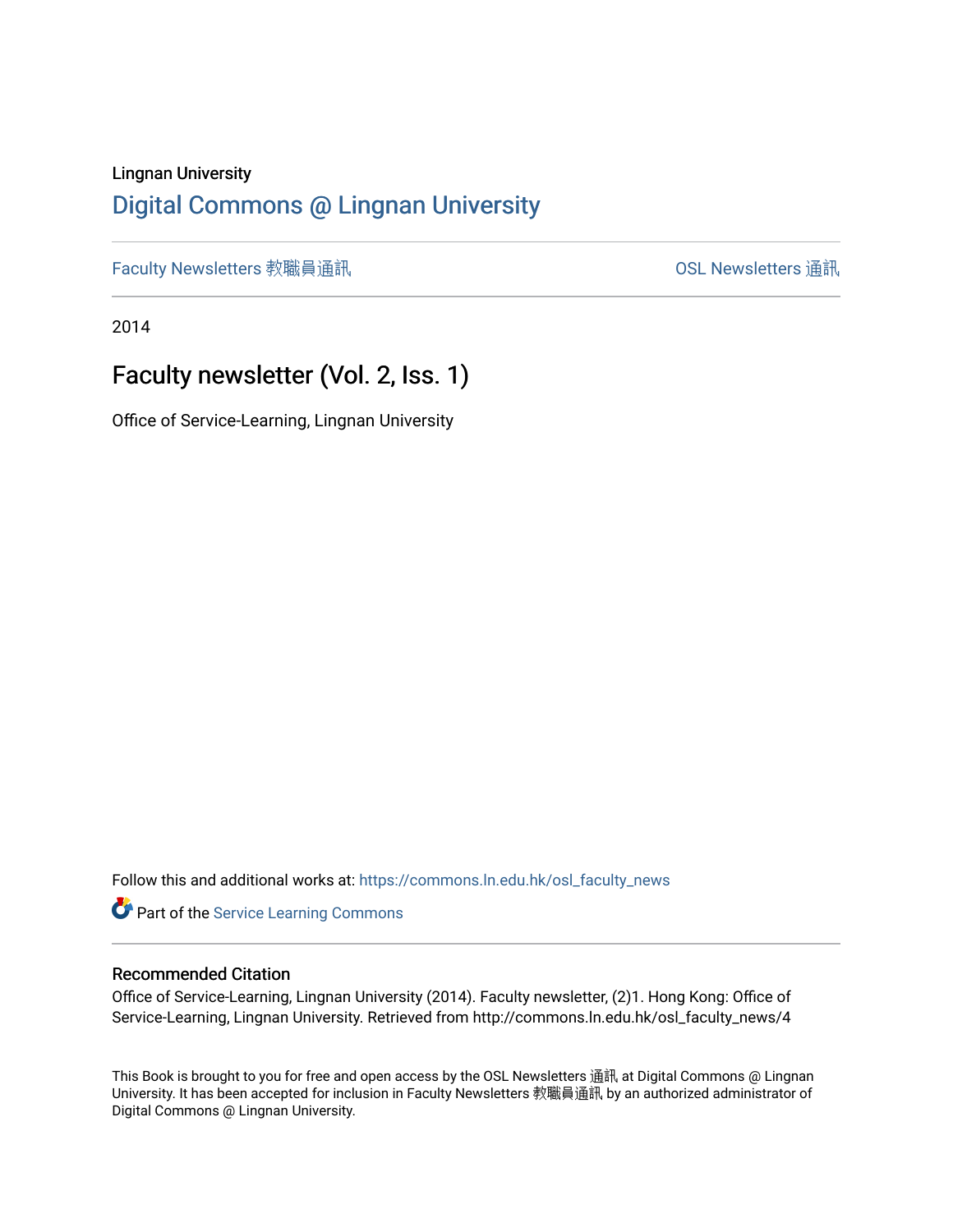## The Office of Service-Learning

"Serving to Learn, Learning to Serve" And The Contract Contract Contract Contract Contract Contract Contract Contract Contract Contract Contract Contract Contract Contract Contract Contract Contract Contract Contract Contr

## **Get a Start in S-L**

#### *SERVICE-LEARNING 101*

Ms. Cathryn Berger Kaye, International Education Consultant and recent Service-Learning Visiting Lecturer, asks, "Why does service matter?" It matters, she says, because "with service learning ideas becomes a reality, the excitement becomes palpable."

Service-Learning goes beyond what is learned in the classroom; it is valuable and applied experience. Through working with the community, students gain new skills, including communication, team-building, critical thinking and decision-making, as well as building their self-esteem and a sense of responsibility.

The possibilities are extensive and enliven your curriculum. It is an opportunity for you to deepen your community research interests and teaching strategies, while beginning network connections through community partnerships.

Getting started in Service-Learning is facilitated through the Office of Service-Learning. OSL is happy to act as the "match-maker," connecting your research interests with community partners. Here's the process in 8 steps:

- *1. Design your course curriculum*
- *2. Explore community needs*
- *3. Choose a community partner*
- *4. Develop a project*
- *5. Integrate S-L into curriculum*
- *6. Student practicum*
- *7. Evaluate, present, celebrate!*
- *8. Assessment: Group response, reflective journal, etc.*

OSL will support you in every step, providing further assistance with the Faculty Mini-Grant (HKD \$30,000 to be used towards research, course enhancement, teaching assistant, etc.); the Faculty S-L Award (HKD \$60,000); the S-L library, resources for publication; workshops and trainings; and the US Delegation Trip, an opportunity to explore S-L in American universities.

## **Nurturing your TA**

#### *A SHORT GUIDE TO MENTORING*

The OSL offers the Service-Learning Teaching Assistants Program (TAP) for students to participate and help with Service-Learning projects. The TAP scheme develops students leaders to support your project.

TAs are wonderful for logistical support with your Service-Learning project. But to get the most out of our TA, remember to approach the relationship as a team. Here are some tips to make the partnership work.

#### *Communicating*

Be clear and specific. More than likely, you do not have the time to share and discuss the lessons with your TA; however, it is essential to discuss the lesson plans, expectations, and the overview of the curriculum in order to build a relationship with your TA and enable them to anticipate what you and the students need throughout the semester.

#### *Empowering*

Encourage your TA to be active in liaising with community partners and students. Students will be motivated by both the professor and the TA's support, and this will lessen the teaching burden . Eventually, your TA will lead reflection. Your TA will appreciate your encouragement as they develop their project management skills.

#### *Building on your TA's strengths*

Learn about your TA's experiences and academic knowledge. The TA will have a background that correspondence with your discipline area. Calling upon your TA's strengths will enable you to get the most out of your TA. Through this process, you can further enhance their discipline knowledge.

#### *Feedback*

Your TA will expect constructive criticism. Share with your TA what about their work style is great, and where they may need to improve. Help your TA see the bigger picture of what you are trying to achieve in your setting.

While your TA can support you, remember to help them reach their own goals. Understanding your TA's motivations will help you to work with them and effectively guide them in their personal and academic goals.

## **- Upcoming Faculty Events -**

### Faculty Mini-Grant: rolling

#### **October**

#### Practitioners' Circle

*Please anticipate email invitations.*

### November

#### Faculty Retreat

*Please anticipate email invitations.*

#### December

#### Book Launch: "Higher Education in the World 5"

Speaker: Dr. Rajesh TANDON, Date: 2 December, 2014 (Tuesday) Venue: Library Lobby, Lingnan University